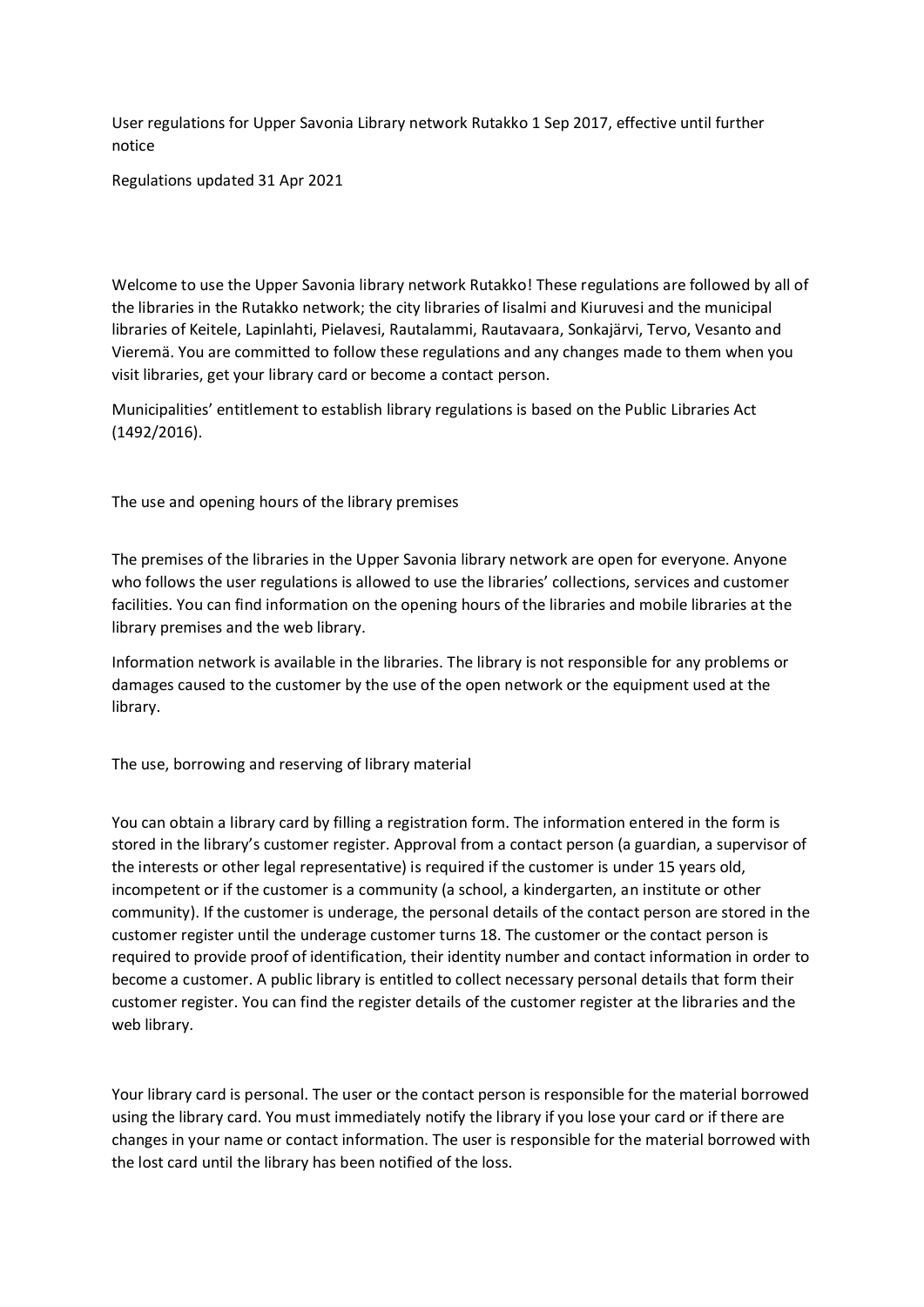You can use the web library and self-service libraries using your PIN number and your library card. You can obtain a PIN number by presenting your library card and providing proof of identification. PIN numbers are not provided by telephone or email.

Libraries have both physical and electronic material to use and borrow. The library is not responsible for the contents of the borrowed material or the validity of the information, or any damage caused to the customer by the material. You may simultaneously have up to 80 loans, 15 of which can be DVDs.

Loan periods are 4, 2 or 1 weeks, or 1 day. In mobile libraries and home library services, loan periods can be in accordance with the operations. Movies and games are not loaned to a customer that does not meet the legal, material-specific age restrictions. You can renew your loans up to five times unless they have pending reservations. Some material groups have restrictions in renewals.

You can reserve materials at a library or through the web library. The library notifies you by email, text message or a letter when your reservation can be collected. Reservations are free of charge. You must collect your reservation within 7 days of the sending of the notice of arrival. A fee is charged for an uncollected reservation. If the requested material is not found in the library's collections, you can request an interlibrary loan from elsewhere in Finland or abroad. You can find the price list for interlibrary loan fees and uncollected reservation fees in a library-specific appendix to these user regulations.

### Returns and due dates

You must return your loans on the due date at the latest. You are responsible for your own returns, and you can get a receipt of a return if you wish. Some libraries have return boxes in use. Returning your loans in a return box is at your own responsibility and the loans are registered as returned the next opening day of the library. Return boxes may be closed during holidays.

Due dates can be found on the check-out receipt. You may opt for an email notification of an approaching due date. The library is not responsible for the due date notification reaching you. Libraries may charge overdue fees or return request fees for the overdue material. You can find the price list for overdue fees in a library-specific appendix to these user regulations.

#### The responsibilities of the user

At the library, you must behave in a manner that does not cause disturbances to the library's other users and personnel, or endanger the library's comfort and safety. You are responsible for handling the library's material and other property in a careful manner so that you cause no damage.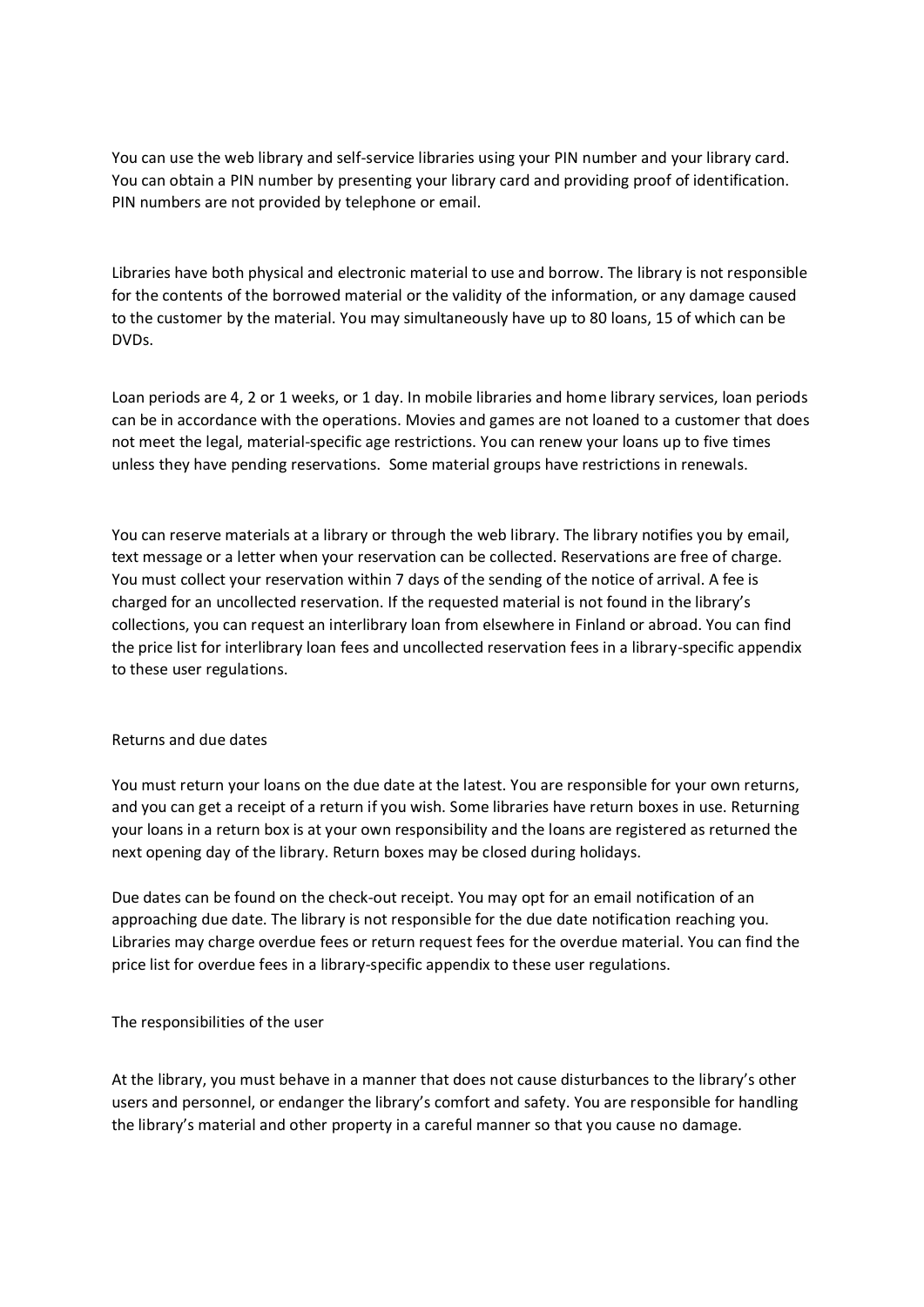Free services and services subject to a charge

You can use, borrow and reserve the library's own material and get guidance free of charge. The library charges fees for items returned after the due date, uncollected reservations, sending return requests and bills, interlibrary loans etc. as defined in the appendix of these user regulations.

Lost or damaged material must be compensated for, either by replacing them with corresponding material, or by paying the appropriate compensation fee defined by the library. For copyright reasons, DVD, Blu-ray and CD ROM discs cannot be replaced with corresponding recordings. Instead, a compensation fee that includes the copyright fee is charged.

Denial of borrowing rights

Unpaid fees and compensations remain as the user's debt. You automatically lose your borrowing rights if your outstanding debt is over €10. You regain your borrowing rights when you return the overdue material and pay the accumulated fees.

#### Denial of user rights

Your right to use a certain library may be temporarily denied by the municipality, should you repeatedly cause significant disturbances to the library's operations, endanger safety or harm property despite the personnel's warnings. This denial of user rights may last up to 30 days. Before your user rights are denied, you have a right to be heard. An office-holder's decision is made concerning the denial of user rights. You may claim for a revision according to the Local Government Act.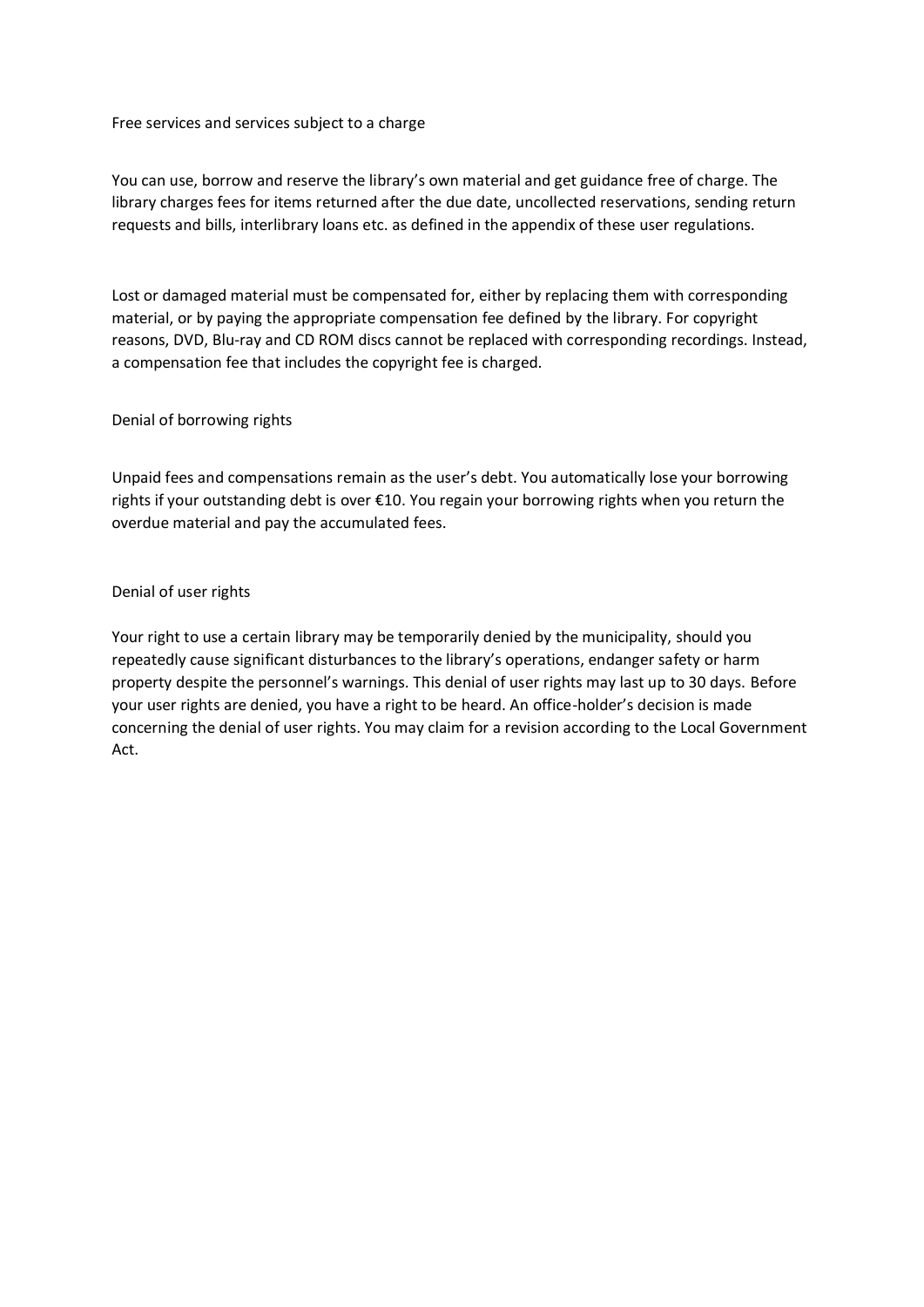# Fees, billing and compensations at Iisalmi city library

The complete price list

### Overdue fees

The fees begin to accumulate immediately after the due date.

- The overdue fee is €0,30 for each calendar day up to €5,00. Overdue fees are not charged for children's and youth's material.

### Reminders and billing

The library sends the customer the first reminder 7 days after the due date. The second reminder is sent 28 days after the due date. A compensation estimate of unreturned material is sent 56 days after the due date.

The first reminder of reserved material is sent immediately after the due date. The second reminder is sent 14 days after the due date and a compensation estimate 28 days after the due date.

The bill is sent no earlier than 70 days after the due date. Unpaid fees and compensations are transferred to debt collection.

You lose your borrowing rights if your outstanding debt is €10,00 or more.

# Other fees

- a library card; the first card is free and the consecutive cards are €2,00 for adults and €1,00 for children

- an uncollected reservation €1,00
- a plastic or paper bag  $\epsilon 0.20$ ; a canvas bag  $\epsilon 3.00-7.00$  depending on the size
- a photocopy or a print black and white  $\epsilon$ 0,50; colour  $\epsilon$ 1,00
- disused material selling prices €0,20–8,00
- interlibrary loans a) from regional libraries, the National Repository Library (NRL) or the Library of Parliament  $E$ ,00
- b) scientific libraries and other specialized libraries €10,00

c) microfilms and microfiches according to the transferred material

d) photocopies as billed by the sending library – material sent as an interlibrary loan

# *Interlibrary loans sent by library*

e) copies starting from €5,00 for an article (10 first pages, the following pages €0,50 each)

f) sent interlibrary loans €7,00